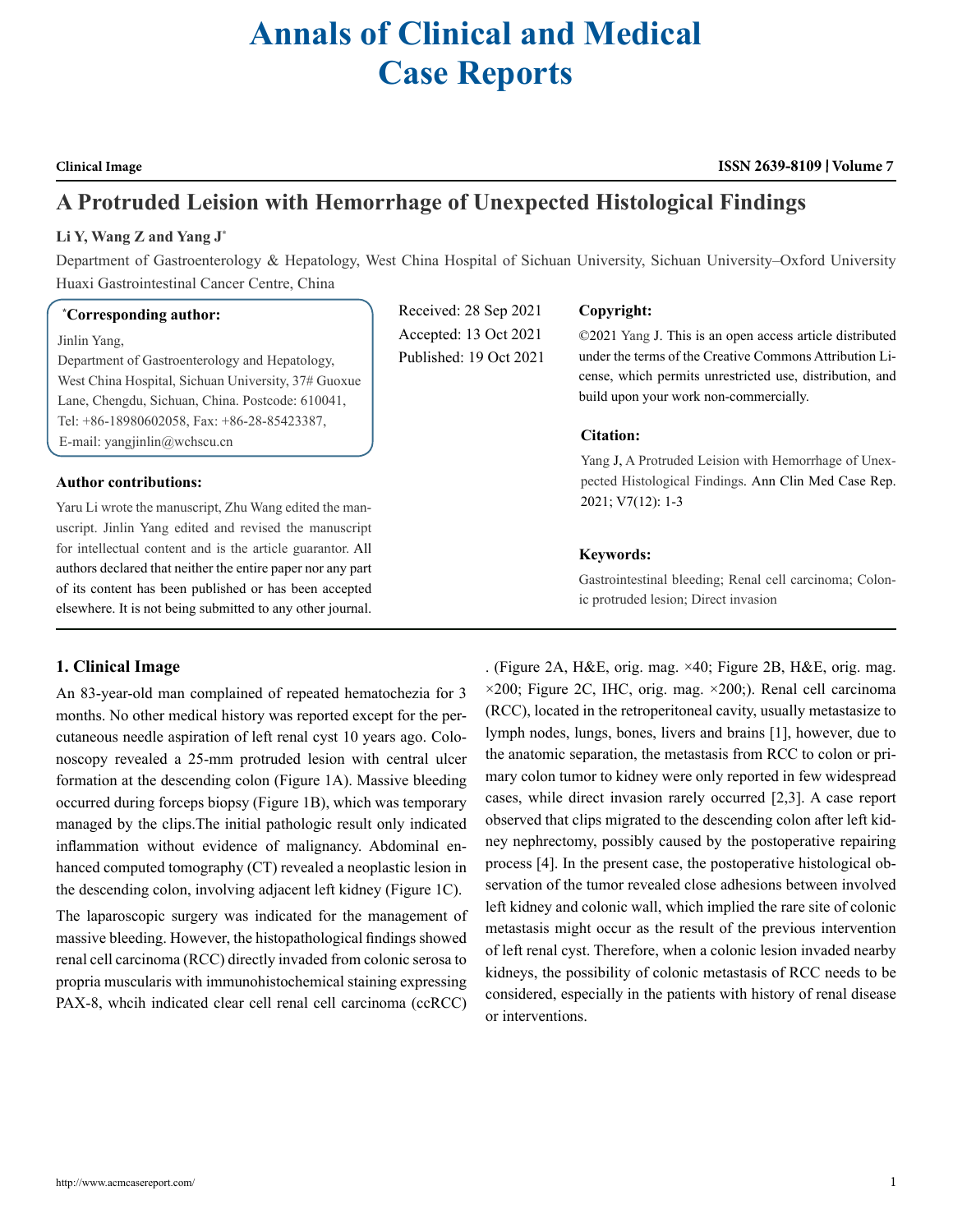

Figure 1: A: Colonoscopy revealed a protruded lesion about 25 mm in diameter at the descending colon, occupying the lumen for 1/3 week with central ulcer formation; **B:** Spurting bleeding in the site of the biopsy; **C:** A mass-like tumor was observed in the descending colon and adjacent left kidney.



Figure 2: A: Histopathological findings showed clear cell renal cell carcinoma directly invaded from colonic serosa to propria muscularis (asterisk), the remaining mucosal and submucosal layers remained normal (H&E staining, ×40); **B:** The ccRCC generally presents as round or polygonal,large distinctively transparent cells with thin-walled vascular network. (H&E staining, ×200); **C:** The expression of PAX-8 in tumor tissue was detected by immunohistochemical technique, which indicates the tumor originated from the renal epithelial cells.

http://www.acmcasereport.com/ 2